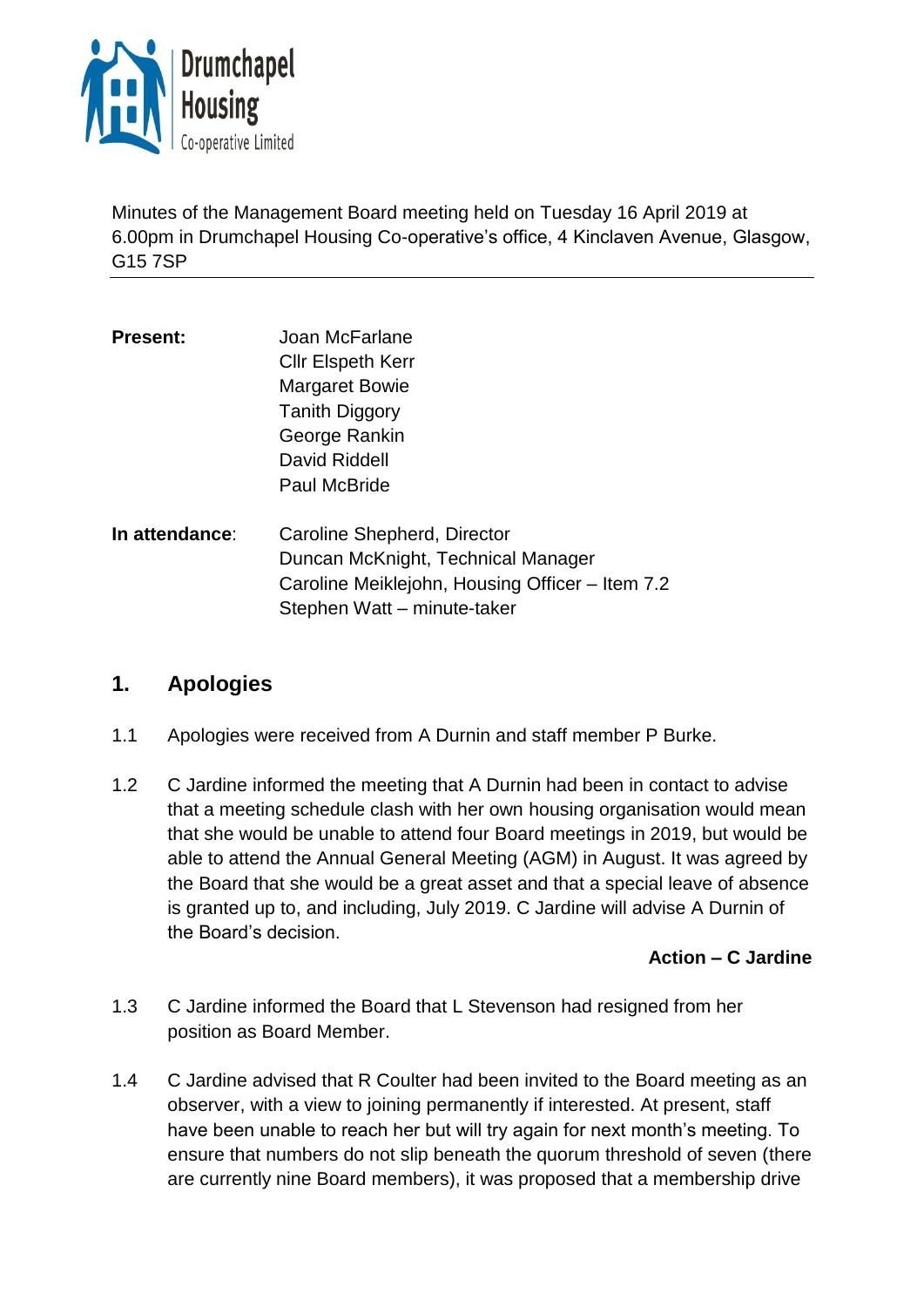should take place in the coming months to encourage more people in the area to join the Board. This was agreed by all present.

#### **Action – C Jardine**

## **2. Declaration of interest**

2.1 There were no declarations of interest.

# **3. Minute of the previous meeting**

3.1 The minute of the meeting on 5 March 2019 was proposed by G Rankin and seconded by Cllr E Kerr.

## **4. Matters arising**

4.1 Item 5.3: C Jardine sought an additional meeting to be arranged for immediately after the AGM in August. The sole purpose of this meeting is to appoint newly elected members, with no other business being discussed on the evening. This was agreed by all present.

# **5. Director's report**

## **5.1 Entitlements, payments and benefits report – 2018/19**

- 5.1.1 C Jardine presented the annual entitlements, payments and benefits report to the Board. There have been no entries in the register during 2018/19.
- 5.1.2 The Board approved the entitlements, payments and benefits report.

## **5.2 Complaints report – 2018/19**

5.2.1 S Watt presented the complaints report for review and comment. There had been ten complaints received during 2018/19, all resolved within timescales and all upheld. The Board were satisfied that the small number of complaints received made analysis difficult to draw any significant conclusions.

## **5.3 Engagement Plan – 2019/20**

5.3.1 C Jardine referred the Board to the Engagement Plan for 2019/20 which all RSLs are required to produce under the revised Regulatory Framework.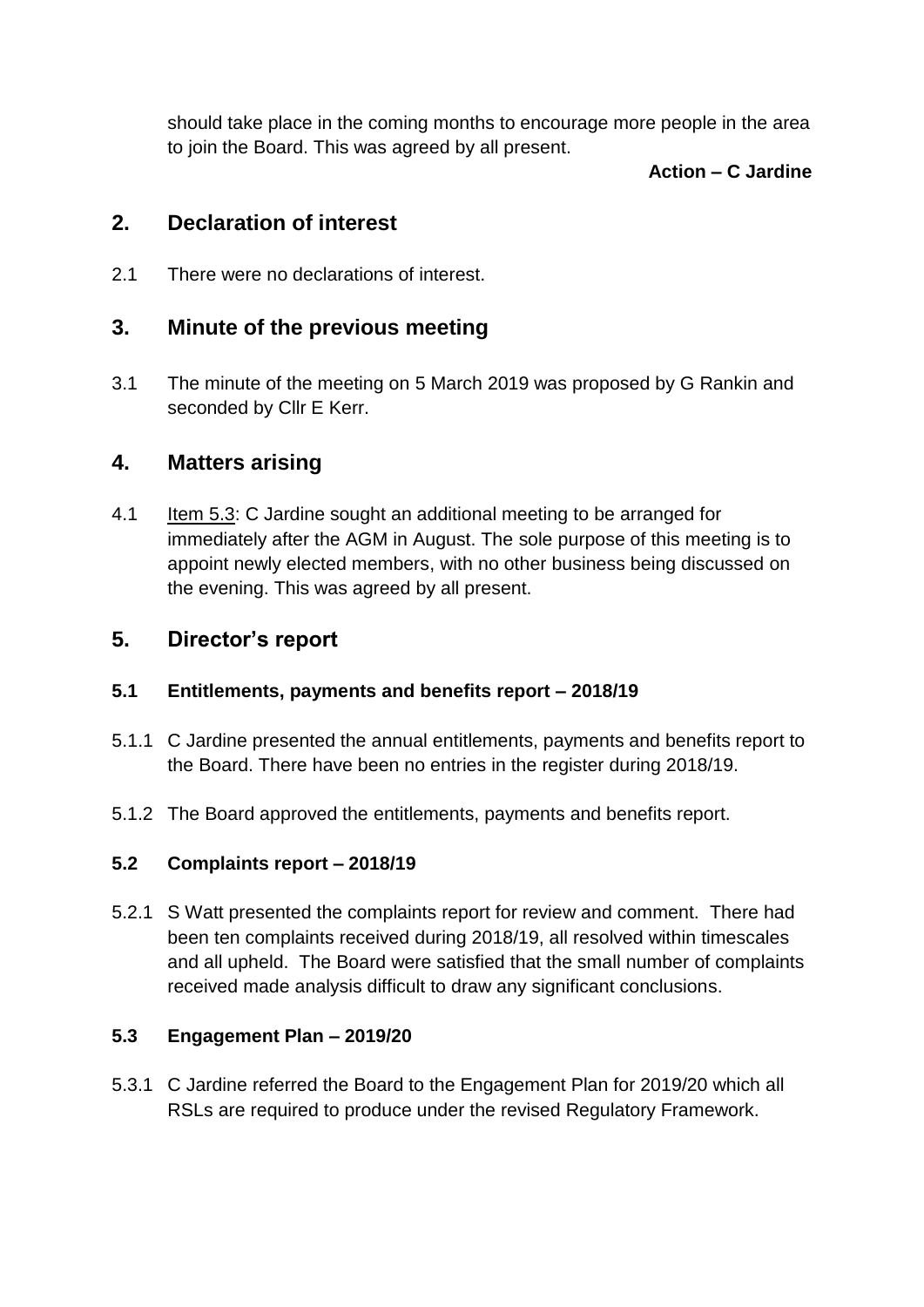## **5.4 Strategy Away Day**

- 5.4.1 C Jardine advised that S Watt had discussed the preferred time, date, venue and host of the Strategy Away Day for 2019 with all Board members. It had been established that the event would take place on Friday 31 May at the Golden Jubilee Hotel in Dalmuir, with Brian Coyle again facilitating the event.
- 5.4.2 It was agreed that this year's away day event will have a business theme in the morning and a team building theme in the afternoon.
- 5.4. A discussion ensued regarding persons to invite to speak at the away day. It was proposed that Colin Armstrong be invited to discuss new build development – process and funding.
- 5.5. M Bowie discussed the DRUMCOG training on 'Thriving Places' which took place on Monday 15 April, and suggested discussion around projects which would get people interested in housing. C Jardine advised that she would gather details from Ted Scanlon who had provided the DRUMCOG training, and ask S Watt to circulate round all Board members.

**Action – C Jardine/S Watt** 

# **6. Depute Director's report**

## **6.1 Exceptions Report**

- 6.1.1 D McKnight referred the Board to the exceptions report which had been prepared by M Leach.
- 6.1.2 A discussion ensued concerning the impact which Universal Credit (UC) was having on working persons and the level of arrears. C Meiklejohn informed the Board that support was being offered by Citizens' Advice Bureau in the local library, the Co-operative's weekly welfare benefits advice service, and assistance with prospective applicants provided by the housing team.

## **6.2 Allocations monitoring report**

6.2.1 C Meiklejohn referred the Board to the quarterly allocations report. The Board noted the report.

## **6.3 Approved contractors and consultants report**

6.3.1 D McKnight presented the list of approved contractors and consultants who are currently being used by the Co-operative.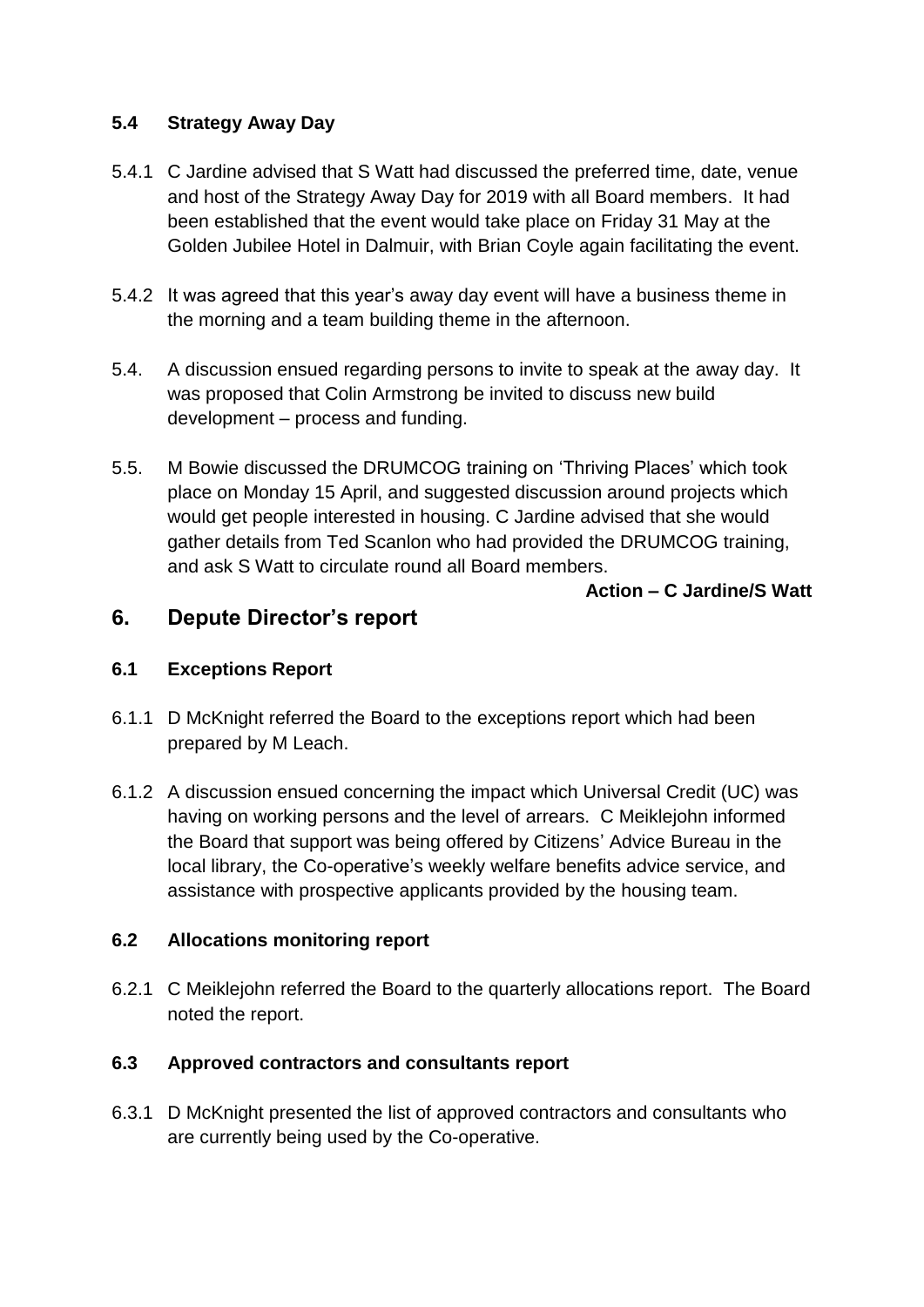6.3.2 The requirements of the entitlements, payments and benefits policy were reiterated.

# **7. Policy and practice**

## **7.1 Policy review**

7.1.1 There are no policy reviews this month.

## 7.2 **Bite size briefing – allocation of housing**

7.2.1 C Meiklejohn provided a short briefing session on the allocation of housing process.

The allocations procedure was established below:

- Property which has been abandoned/involve bereavement cannot be advertised as swiftly as ordinary voids; this impacts on the number of void days.
- Registrations of interest are collated, with consideration given to the highest priority (Homeless, Medical, Below Tolerable Standard, Overcrowded Conditions).
- Selection of the successful applicant is made based on the Co-operative's allocations policy, and the unsuccessful applicants notified by letter.
- A visit to the home of the successful candidate is arranged where a form with standard questions is completed and references sought.
- Keys are acquired from the previous tenant with any repairs established by Co-operative staff. A viewing can also be arranged for the successful candidate at this stage.
- The successful candidate accepts and a sign-up date is agreed between both parties.
- If required, the housing team can apply on behalf of the successful candidate for Scottish Welfare Fund, decoration, discretionary housing payments, council tax reduction, etc.
- 7.2.2 C Meiklejohn then presented a small number of case studies outlining when this do, and do not, go to plan. Further aspects of allocations such as the best use of staff time when visiting applicants and the frequency of abandonments were discussed and explained to the Board.
- 7.2.3 The Board thanked C Meiklejohn for her interesting presentation.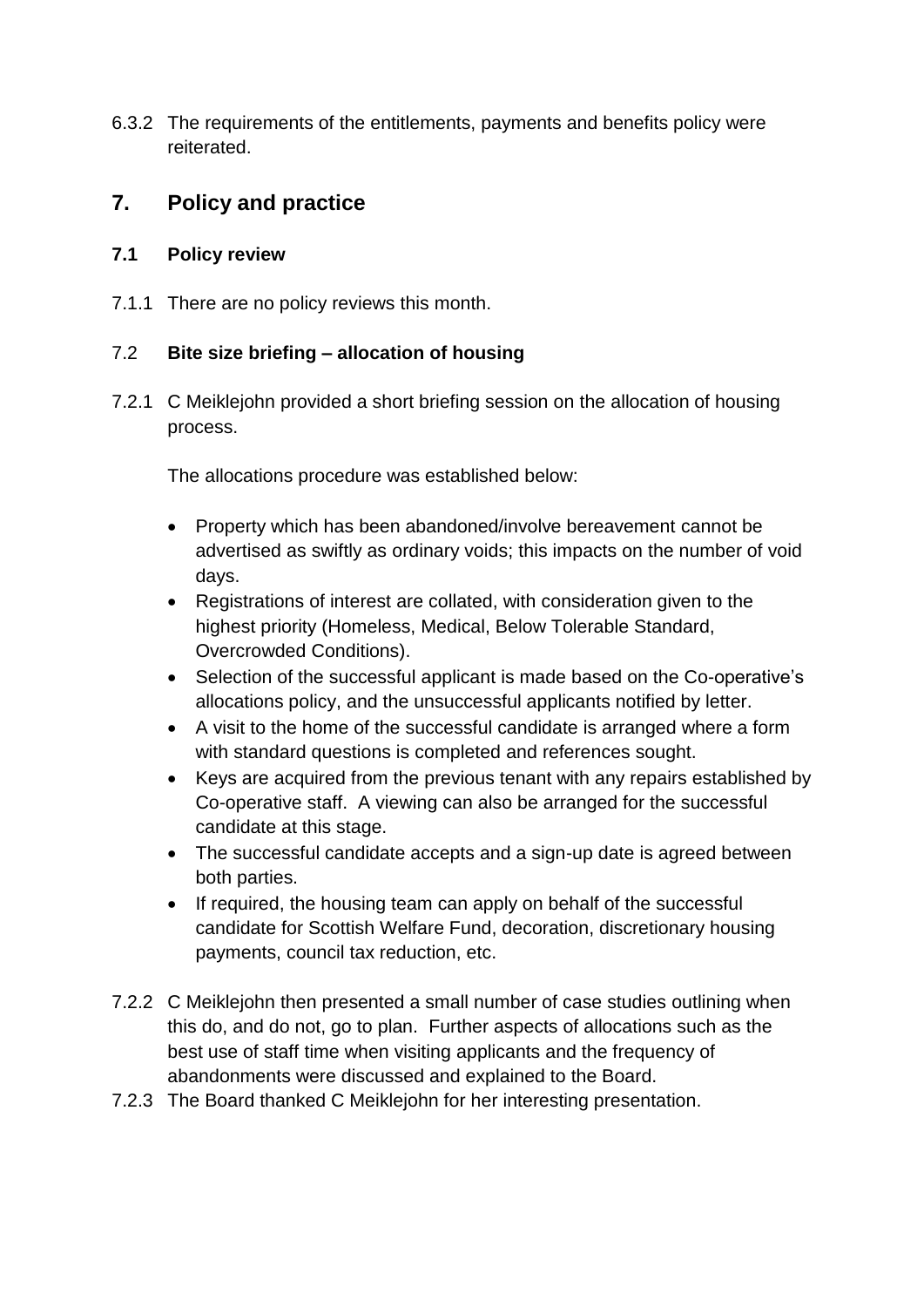## **8. Governance**

#### **8.1 Membership report**

8.1.1 There were four Share Certificates to be issued to new tenants. These were signed by two Board members and will be passed to the Secretary to sign.

## **Action – S Watt**

#### 8.2 **Ethical conduct and notifiable events**

8.2.1 There was nothing to report.

# **9. Audit, Risk and Staffing sub-Committee**

#### **9.1 Minutes of meetings**

9.1.1 There was no sub-Committee business this month.

## **10. Any other competent business**

- 10.1 C Jardine informed the Board that since Neil Anderson had retired from Kendoon Housing Association and an options appraisal with consultants had been undertaken, a decision had been taken by Kendoon to seek a merger partner.
- 10.2 S Watt advised the Board that Drumchapel Community Business Limited will be hosting their AGM on Monday 13 May 2019 at 6.00pm in Olivers Bistro. Any Board members who would like to attend are asked to let S Watt know in time to register their place.
- 10.3 An ethnicity and disability questionnaire was circulated to all Board members to complete and return so that the results can be collated for the ARC. These will be processed by Jackie McGoran.
- 10.4 A 'Related Party' questionnaire for the annual external audit was also distributed to all. It was requested that these are returned to S Watt by next week.

#### **Action – S Watt**

10.5 J McFarlane wished to express her thanks to S Watt and M Leach for organisation of the bus trip to Largs in March. It was greatly enjoyed by several tenants, including a handful of Board members, and the efforts made by the Co-operative in organising the event were appreciated.